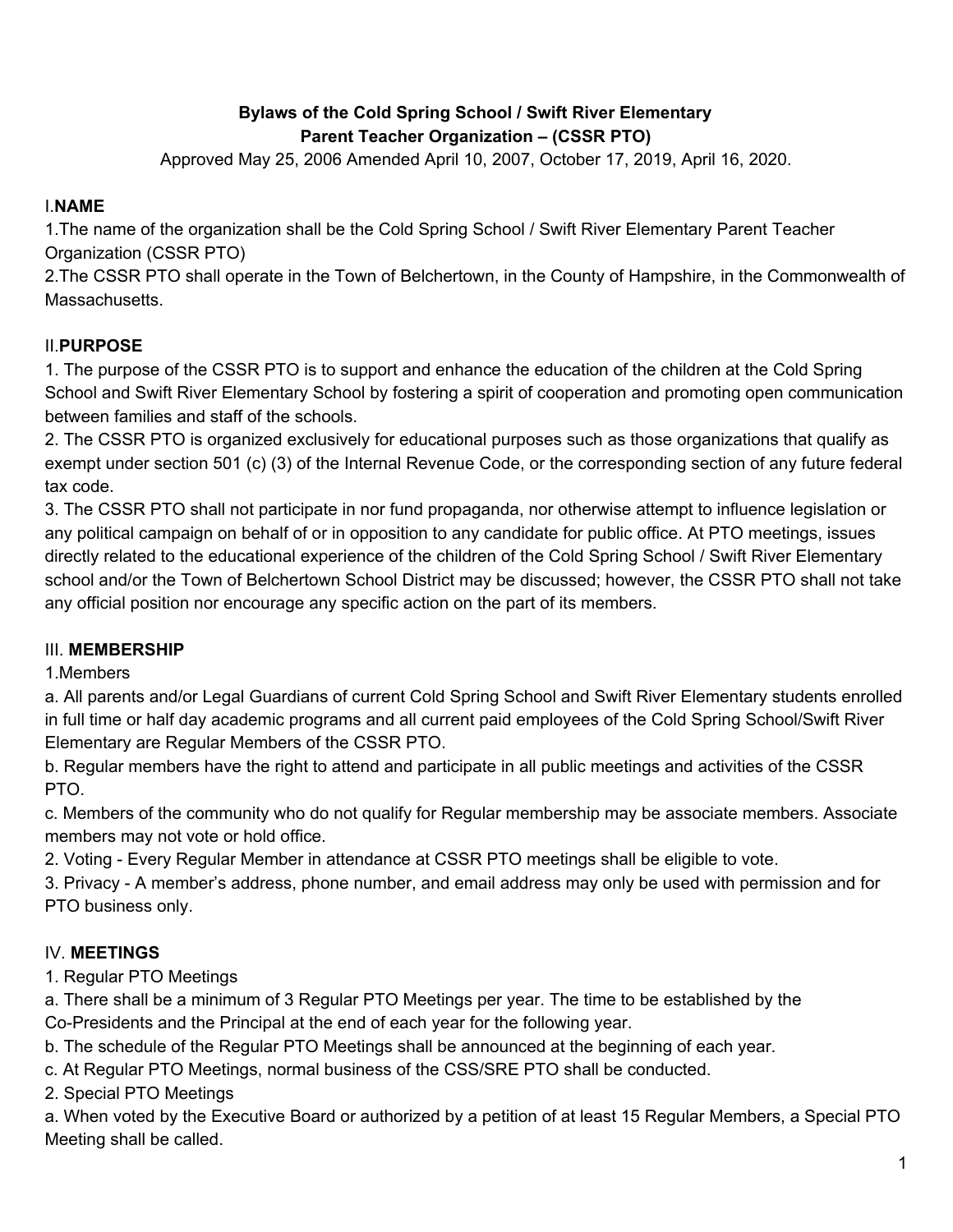b. The time, place and purpose of all Special PTO Meetings shall be announced at least seven days prior to the meeting with public notice e.g. Social media, website, and The Sentinel if time allows.

c. The only business to be conducted during a Special PTO Meeting shall be directly related to the purpose stated when the meeting was announced.

3. Executive Board Meetings

a. Executive Board Meetings shall be called as needed by the Executive Board to vote on PTO business or take other action that cannot wait until a Regular PTO Meeting.

b. Only Members of the Executive Board shall be eligible to vote at Executive Board Meetings.

c. Regardless of the number of Executive Board Members in attendance or participating at an Executive Board Meeting, the vote of at least three Executive Board Members shall be required to take action on behalf of the CSSR PTO.

d. Results of Executive Board Meetings shall be reported at the next Regular PTO Meeting.

4. Quorum

The Regular Members of the CSSR PTO present at a Regular PTO Meeting or Special PTO Meeting shall be designated as a quorum and shall be entitled to take action on behalf of the organization.

5. Voting

Unless otherwise dictated in these bylaws, a simple majority vote of the members present at any meeting shall be required for all action to be taken by the organization.

6. Robert's Rules of Order shall be used to structure and govern the Regular and Executive Meetings of the CSSR PTO.

## V. **EXECUTIVE BOARD**

1. Members of the Executive Board shall be the officers, all Chairs of Standing

Committees as established by these bylaws, one Teacher Liaison from each school and the Principal.

2. Meetings of the PTO shall be held as needed, minimally once per month during the school year.

a. a. Only Members of the Executive Board shall be eligible to vote at Executive Board Meetings.

c. At least three Executive Board Members must be present to conduct business. A majority vote of 2/3 shall be required to take action on behalf of the CSSR PTO.

d. Minutes of all meetings shall be posted on the website within 14 days and also reported at the next meeting of the PTO.

# VI.**OFFICERS**

1.The Officers Positions of the CSSR PTO shall consist of two Co-Presidents, Secretary, Social Media and Communications Manager, and Treasurer. All roles may be shared between up to two members. There can be no more than two people sharing one position. Each member of the executive board will be given one vote.

2. Responsibilities

a. The primary responsibilities of the **Co-Presidents** shall be

- To serve as the principal executive officers of the organization.

-To supervise, facilitate and direct all of the activities of the organization, subject to the control of the Executive Board and the direction of the membership.

-To preside at all meetings of the Executive Board and all meetings of the PTO.

-Review the bank statements, online accounts, financial reports and maintain passwords to all online accounts.

-To be the liaison between the CSSR PTO and the School District Administration.

-To prepare the agenda for each meeting of the CSSR PTO.

-Keep in close communication with all board members.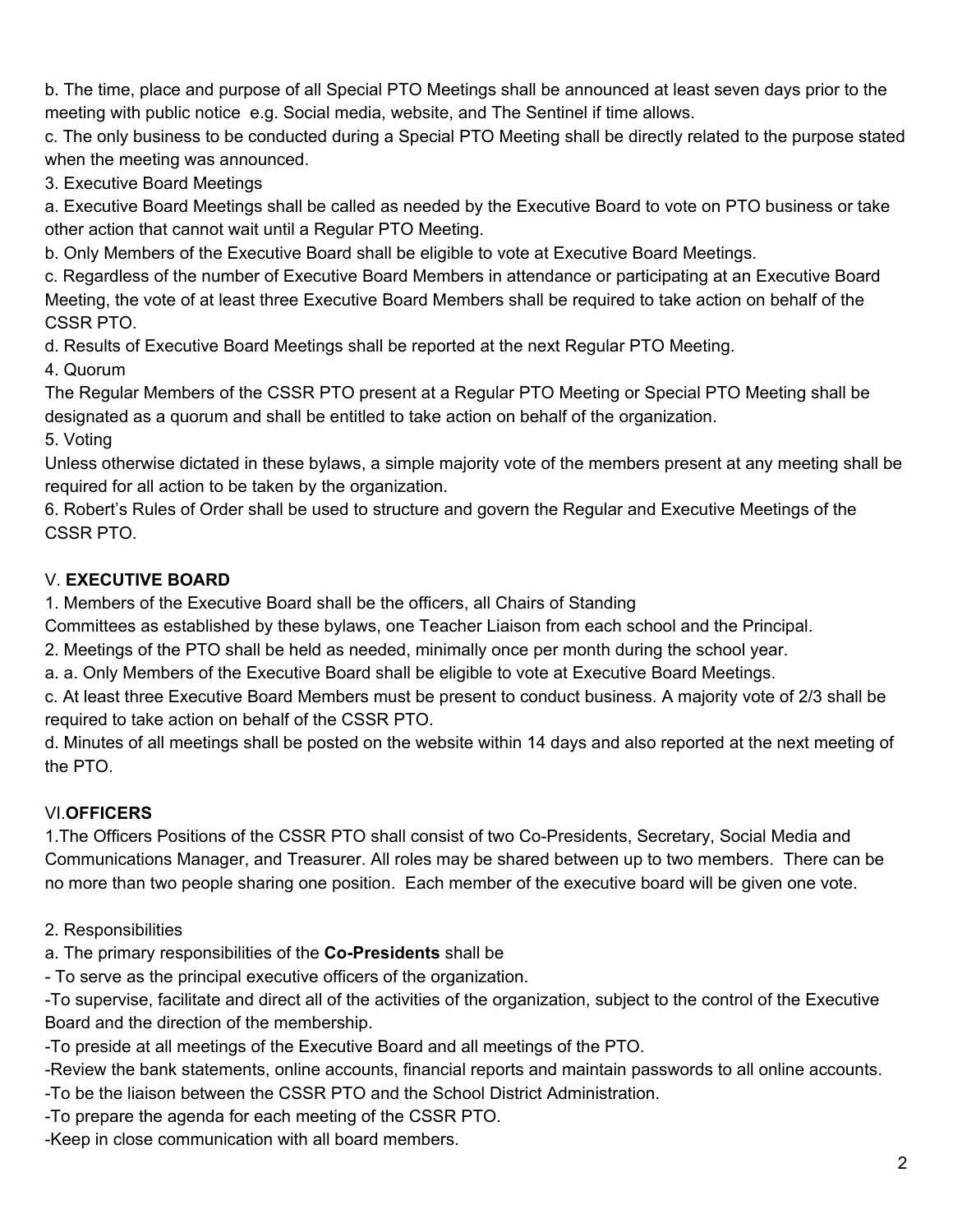-To prepare the meeting calendar and fundraising calendar to be submitted to the school administration.

b. The primary responsibilities of the **Secretary** shall be:

-To keep accurate minutes of all formal CSSR PTO meetings and to distribute them to all Officers within two weeks of the meeting.

- To keep track of and report correspondence received by the CSSR PTO such as Teacher Request and thank you notes.

-To keep a copy of all CSSR PTO notices sent to the school community.

-To copy and distribute flyers to schools for distribution to teachers.

c. The primary responsibilities of the **Treasurer** shall be:

-To be responsible for all Accounts Receivable and Accounts Payable for the CSSR PTO.

-To make disbursements as authorized by the Executive Board and or membership in accordance with the budget adopted by the membership.

-To present a written financial report at each Regular PTO Meeting and at other times as requested by the Executive Board.

-To provide an annual financial statement.

-To be responsible for filing all required tax and or financial forms.

-The Executive Board shall have an opportunity to review and approve these documents before submission.

-To keep a copy of all requests for donations made by the CSSR PTO.

d.The primary responsibility of the **Social Media and Communications Manager** shall be:

-Write electronic communication and promote PTO events and initiatives through social media

-Develop new social media platforms as needed

-Monitor web hosting information, domain name information, social media usernames and logins and passwords -Updates websites, calendar of events, contact information for PTO officers, committees agendas and minutes, -Work closely with fellow board members to produce timely communications in order to promote involvement in PTO

-Encourage PTO to contribute short articles and reports for the website or social media

### 3. Obligations

a. All Officers of the Executive Board shall have authority to enter into contracts, agreements or obligations for the purchase of materials or services on behalf of the CSSR PTO but only within approved activities and budgets. b. Neither the Executive Board Officers nor any PTO Member shall have the authority to enter into any contracts, agreements or obligations on behalf of the Cold Spring School or the Swift River Elementary School or the Belchertown School District nor shall they present themselves as having such authority.

### VII. **ELECTIONS**

#### 1.Procedure.

The elections of officers shall take place as the last agenda item during the last Regular PTO Meeting of the year. The offices of 1 Co-President and the Secretary shall be elected in even years and the offices of 1 Co-President, Social Media Coordinator and Treasurer shall be elected in odd years.

All Regular members of the organization shall be eligible to participate in an election. Only those members in attendance shall be allowed to vote. Interested persons shall submit a letter of interest for the position they seek. This letter of interest shall be presented at the meeting in which elections will be held.Each interested person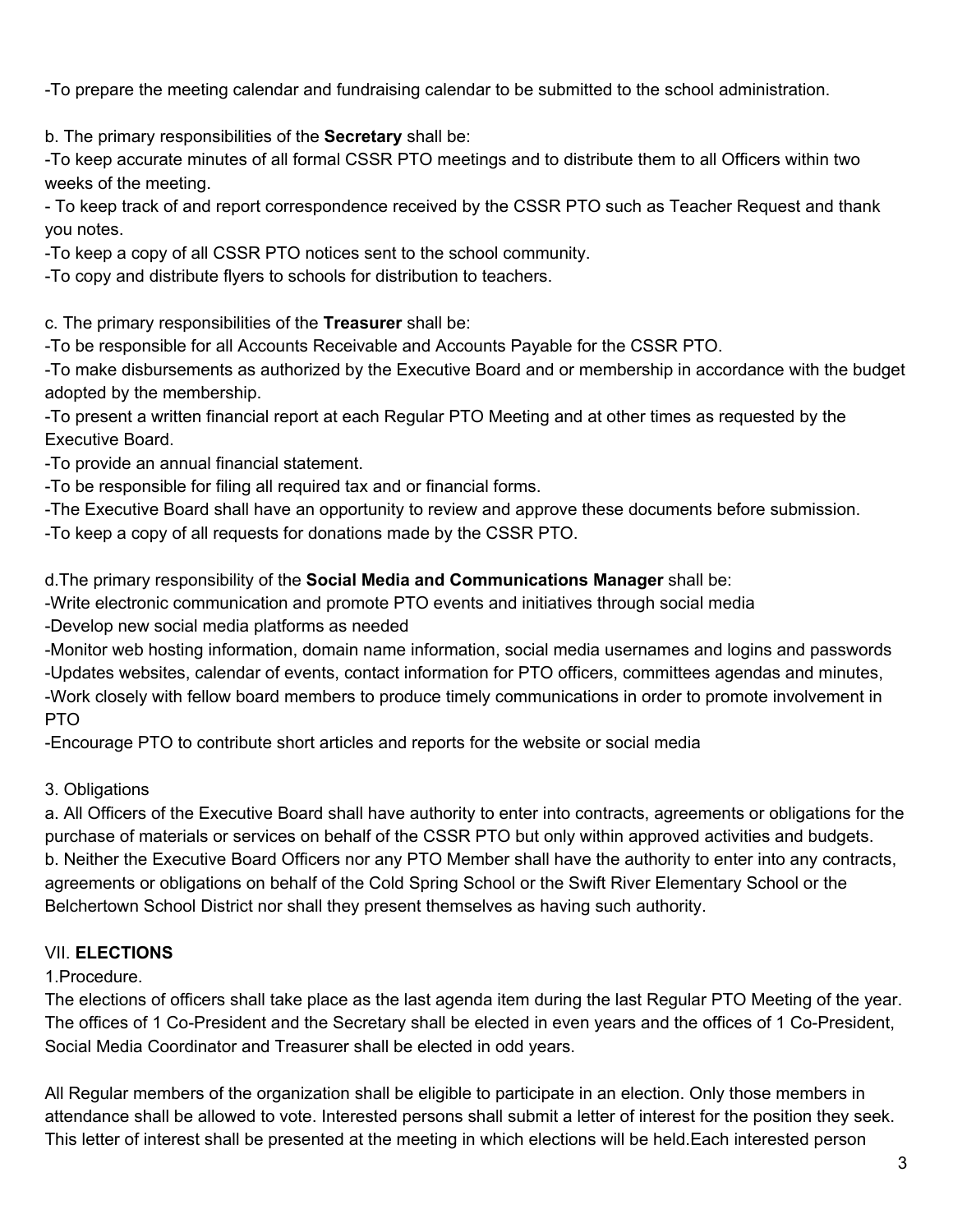must be nominated at the meeting and seconded. The election for each office, if non contested, shall be by voice vote. Any contested election shall be by written ballot.

2. Office - The term of each office shall be two years. A person shall serve in any office for a maximum of three consecutive terms. Said person shall immediately be eligible to serve in a different office. A person who has served in an office for three consecutive terms shall be ineligible to serve in that office for a period of one year.

3. Eligibility - Eligibility for serving as an Officer of the Executive Board shall be limited to Regular Members.

#### 4. Selection

a. A majority of the votes cast by the voting members shall be necessary for election.

b. Should no person receive a majority of the votes cast, a run off between the two persons who received the largest number of votes shall immediately be held.

5. Termination - An elected officer may be terminated prior to the end of the term by a majority vote of the Executive Board.

#### 6.Vacancies

a. The Executive Board shall temporarily fill any vacancy in office.

b. An election to fill the unexpired term portion of the term vacancy shall be held at the next Regular PTO Meeting or Special PTO Meeting consistent with the procedures established herein.

c. For purposes of eligibility, a /person who is filling a vacancy shall be considered to have served the full term only if more than half of the term of office remains at the time they fill the position.

### VIII.**COMMITTEES**

Committees will be formed as needed for the purposes of planning and executing fundraisers, special events, teacher, staff and bus driver appreciation and special projects.

a. The PTO Membership may establish Committees, as it deems necessary and advisable.

b. The Executive Board shall appoint the Chairpersons of all Committees. Only Regular Members may serve as Chairpersons.

c. The Chairperson of each committee shall recruit the members for their committee as needed.

d. The length of service for a Chairperson is normally one year, but may vary as determined by the Executive Board.

e. For committees that have specific events associated with them, the period of service will typically be from 11 months prior to 1 month after the date of that event.

f. The Executive Board will determine and/or review the operating budget submitted by Chairpersons for each Committee every 12 months or more often as needed or specified. Chairpersons may purchase items or services within the maximum amount specified for budget items as specified, tracking all expenses and submitting receipts for reimbursements.

g. The Executive Board shall review all financial transactions and obligations that will exceed the approved budget for the committee. The Committee Chairperson shall not execute any financial transaction or obligation that exceeds the approved budget without the approval of the Executive Board.

h. If monies are required in advance, the Chairperson may submit a request to the Treasurer describing details of the purchase, submit a funds request, and use that money in the nature described. The Chairperson shall be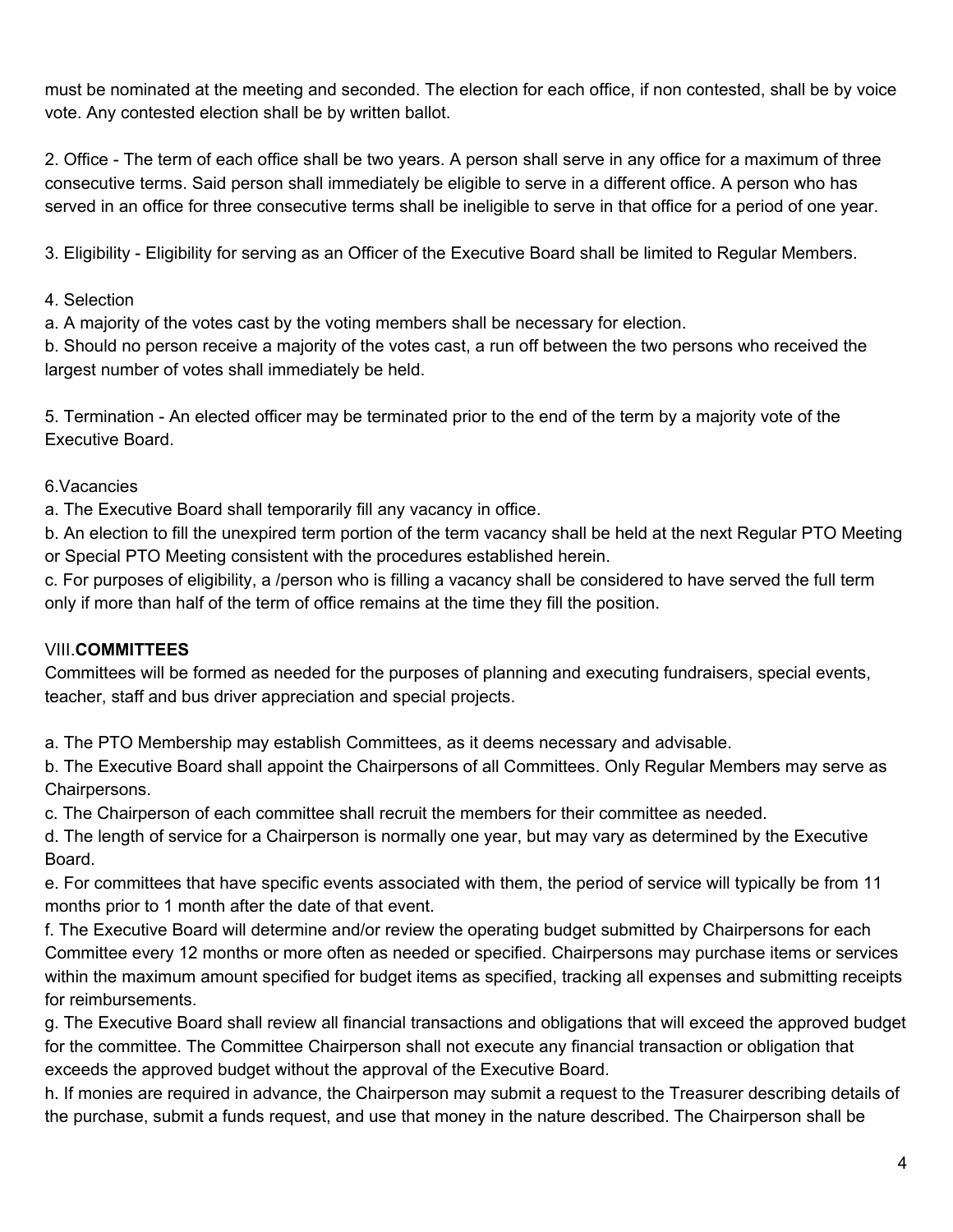responsible for obtaining a final receipt, invoice or similar of the monies spent, and returning all unspent money to the Treasurer.

i. The Chairperson, Executive Board and the superintendent's office shall approve all school flyers and public inf ormation notices prior to distribution of the material.

j. The Chairperson shall ensure that copies of all written requests for donations from individuals, groups or businesses are submitted to the Corresponding Secretary.

k. The Chairperson shall regularly report the plans and activities of the committee to the Executive Board, and to the PTO Membership at Regular PTO Meetings.

l. At the request of the Executive Board, the Chairperson shall prepare a final written report of all activities, financials and details of the activities after completion of all outstanding items.

m. Obligations:The Executive Board may delegate authority to enter into contracts or agreements for the purchase of materials or services on behalf of the organization to the Chairperson of a committee and/or to any member of the committee.

### IX. **FINANCES**

1.Financial Prohibitions

a. As a volunteer organization, the CSSR PTO shall not pay or provide any remuneration to the Officers of the Executive Board, Committee Chairpersons, Committee Members or any other member of the organization for their volunteer service to the organization.

b. There shall be no commingling of CSSR PTO funds with the personal, professional, or business accounts of any individuals, groups or businesses. This shall include a prohibition against providing CSSR PTO funds as a loan to anyone for any purpose.

### 2.Financial Institution

a. The financial institution used by the CSSR PTO shall be a Federal or State Chartered Bank or Credit Union approved by the Board.

b. The authorized signatures of the account shall be the Co-Presidents and the Treasurer. Any one of these individuals, and only these individuals, are authorized to withdraw funds, write checks, drafts, or other expenditures for the payment of money on behalf of the organization.

d. An authorized disbursement to any of the authorized signatories to the account requires the consent and action of another signatory. For example, the Treasurer cannot write a check made out to the Treasurer — one of the Co-Presidents must sign the check.

d. The Treasurer is responsible for ensuring all monies of the CSSR PTO are deposited in a timely manner into the account.

## 3. Annual Budget

a. The Fiscal Year shall run from July 1 of one calendar year through June 30 of the next.

b. At the last scheduled Regular PTO meeting of the year, the Treasurer shall prepare and present a proposed budget for the following year. At a minimum, the Budget shall include:

i. Current Balance as of the date of the meeting

ii. Expected and reasonable expenditures through the remainder of the fiscal year.

iii. Reasonable estimates for fundraising activities during the first four months of the new fiscal year. If funds allow, the Treasurer may assume zero fundraising during this period for planning purposes.

iv. A listing of non-discretionary funds committed to the next fiscal year (for example, Scholarship awards committed to the recipients).

v. A listing of recommended discretionary expenditures proposed for the next fiscal year.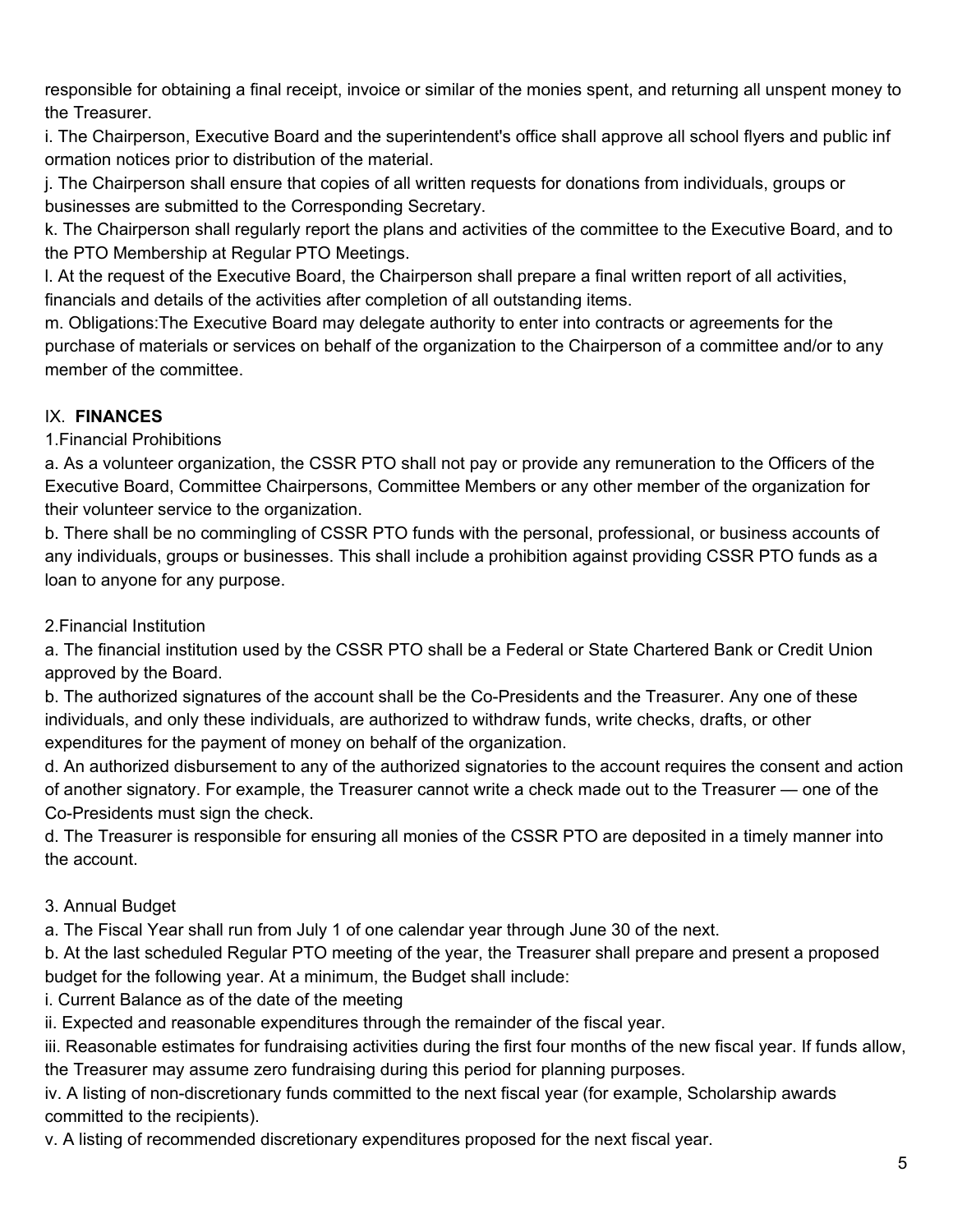c. The proposed budget must be in balance, meaning the Projected Balance is non-negative.

d. The PTO may discuss the proposed budget as needed. Changes to the proposed budget may be made as determined by the discussion.

e. The Co-Presidents shall not allow a vote on a proposed Budget that is not in balance.

f. Approval of the budget is by majority vote. The PTO must vote to approve a Budget at this meeting.

#### 4.Changing the Approved Budget

a. The Treasurer shall keep track of actual expenditures vs. budget items.

b. The Treasurer shall not reimburse an expense that exceeds the Approved Budget for that budget item.

c. A proposal to modify the Approved Budget may be made by any PTO member (including the Treasurer) at any scheduled Regular PTO Meeting. If the majority of the eligible PTO membership votes to accept the proposed change, the Treasurer will update the Approved Budget prior to the next report.

d. By majority vote, the Executive Board may, at any time, vote to modify the Approved Budget. This vote shall be included in the Recording Secretary's Report at the next Regular PTO Meeting.

#### 5. Reporting

a. The Treasurer shall keep track of all actual deposits and expenditures.

b. At every Regular PTO Meeting, the Treasurer shall provide a written financial report that the Secretary keeps with the minutes of the meeting. At a minimum, the report shall contain:

i. The Closing Balance from the previous Treasurers Report,

ii. All income received and deposited since the previous Treasurer's Report, organized by budget item

- iii. All expenditures made since the previous Treasurers Report, organized by budget item
- iv. The current Closing Balance
- v. The remaining balance of all budget items.

c. At a minimum of two Regular PTO Meetings each year, the Treasurer shall provide an updated estimate of the end-of-year balance. The estimated end-of-year balance is the current Closing Balance plus the reasonable estimated income from all remaining fundraisers minus all estimated expenditures.

d. The Treasurer shall complete an End-Of-Year report of all financial activities within 31 days of the end of the Fiscal Year. A signed original of the report shall be submitted to the Belchertown Superintendent's Office. Additional copies of the report shall be distributed to the Principal of the school and to the other Executive Board members.

f. The Treasurer shall be responsible for the timely completion and submission of any other financial or tax records, reports or forms. The Executive Board shall review and vote to approve these items prior to submission.

### 6.Dissolution

a. Should the CSSR PTO be dissolved for any reason, the following shall dictate how remaining assets shall be disbursed.

b. The Treasurer shall be responsible for ensuring all outstanding debts are paid off and adequate time to clear has passed.

c. The Treasurer shall present an inventory of all remaining assets to the Executive Board.

d. The Executive Board shall determine how to distribute these assets for one or more exempt purposes within the meaning of section 501 (c)(3) of the Internal Revenue Code, or the corresponding section of any future federal tax code, or shall be distributed to the federal government, or to a state or local government, for a public purpose. Any such assets not so disposed of, shall be disposed of by a court of competent jurisdiction of the county in which the principal office of the CSSR PTO is then located, exclusively for such purposes or to such organization or organizations, as a court shall determine, which are organized and operated exclusively for such purposes.